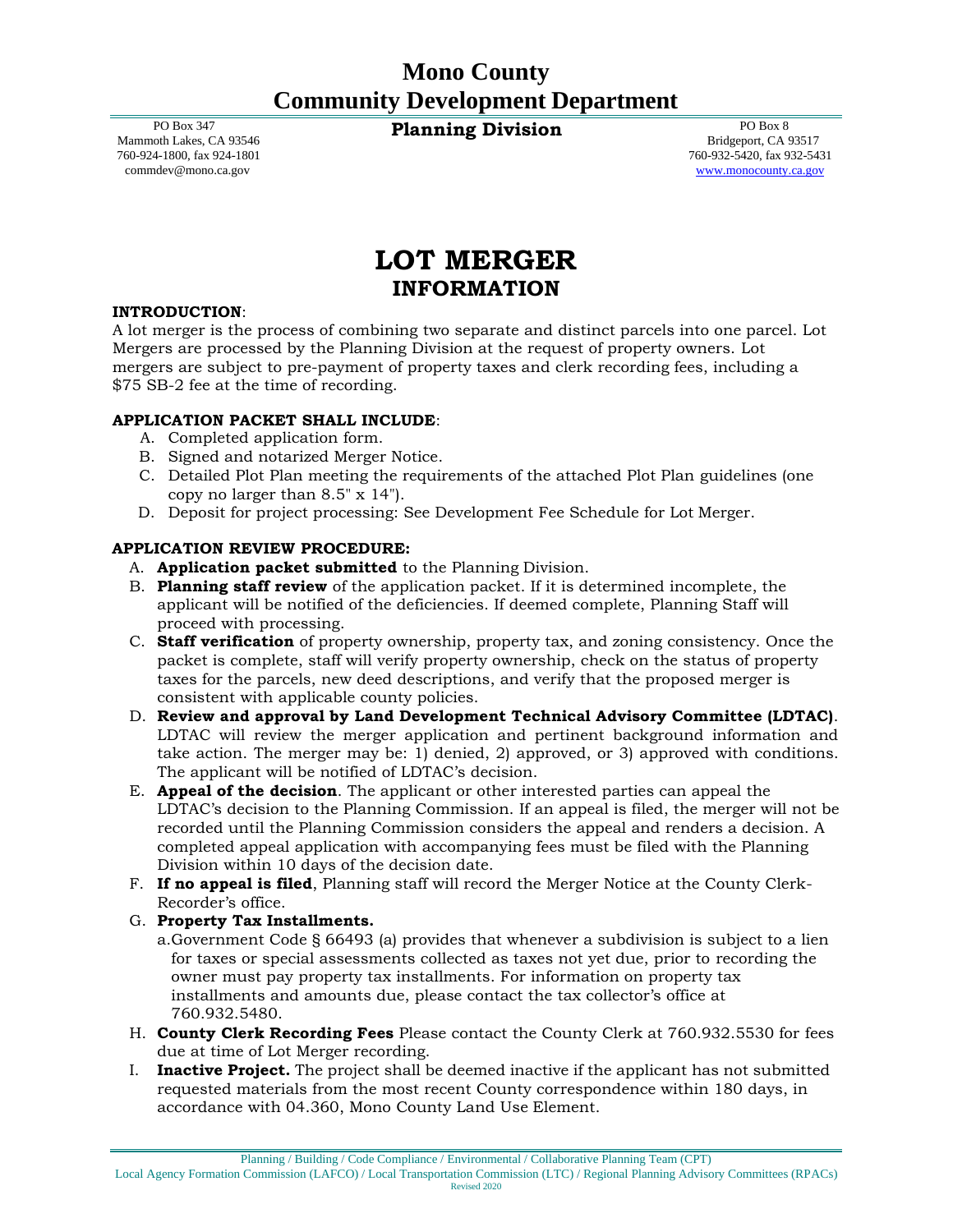| P.O. Box 347<br>Mammoth Lakes, CA 93546<br>(760) 924-1800, fax 924-1801<br>commdev@mono.ca.gov | <b>Planning Division</b>                                                         |                                                                                |  | P.O. Box 8<br>Bridgeport, CA 93517<br>(760) 932-5420, fax 932-5431<br>www.monocounty.ca.gov |                 |
|------------------------------------------------------------------------------------------------|----------------------------------------------------------------------------------|--------------------------------------------------------------------------------|--|---------------------------------------------------------------------------------------------|-----------------|
| <b>LOT MERGER</b><br><b>APPLICATION</b>                                                        |                                                                                  | $APPLICATION$ $\#$ $\qquad \qquad$ FEE \$<br>RECEIPT $\#$ CHECK $\#$ (NO CASH) |  |                                                                                             | <b>EXECUTE:</b> |
| APPLICANT/AGENT                                                                                |                                                                                  |                                                                                |  |                                                                                             |                 |
| ADDRESS_______________________________CITY/STATE/ZIP ____________________________              |                                                                                  |                                                                                |  |                                                                                             |                 |
|                                                                                                |                                                                                  |                                                                                |  |                                                                                             |                 |
|                                                                                                |                                                                                  |                                                                                |  |                                                                                             |                 |
|                                                                                                | ADDRESS______________________________CITY/STATE/ZIP ____________________________ |                                                                                |  |                                                                                             |                 |
|                                                                                                |                                                                                  |                                                                                |  |                                                                                             |                 |
|                                                                                                |                                                                                  |                                                                                |  |                                                                                             |                 |
|                                                                                                |                                                                                  |                                                                                |  |                                                                                             |                 |

#### **APPLICATION PACKET SHALL INCLUDE**:

- A. Plot Plan: A reproducible Plot Plan map, preferably on 8.5" x 11" (maximum size 11" x 17") drawn to a legible scale that illustrates the lot merger. The Plot Plan must contain sufficient detail to verify conformance with existing zoning and building regulations. The Plot Plan must illustrate the following items where applicable: (a) existing and proposed lot areas; (b) existing surface and subsurface structures and improvements; (c) existing septic system and well locations; (d) streams and waterways; (e) existing/proposed easements and access routes; and (f) any unusual topographic features or other information (such as compliance with minimum setback requirements) that may be pertinent to review and approval of the application.
- B. Appropriate application fee: See Development Fee Schedule.
- C. Signed Lot Merger Notice form.

I/We certify that I/we are the owners of the subject property or that I/we have been authorized by the owners to process this application.

Signature Date **Signature** Signature Date

Planning / Building / Code Compliance / Environmental / Collaborative Planning Team (CPT) Local Agency Formation Commission (LAFCO) / Local Transportation Commission (LTC) / Regional Planning Advisory Committees (RPACs)

Revised 2020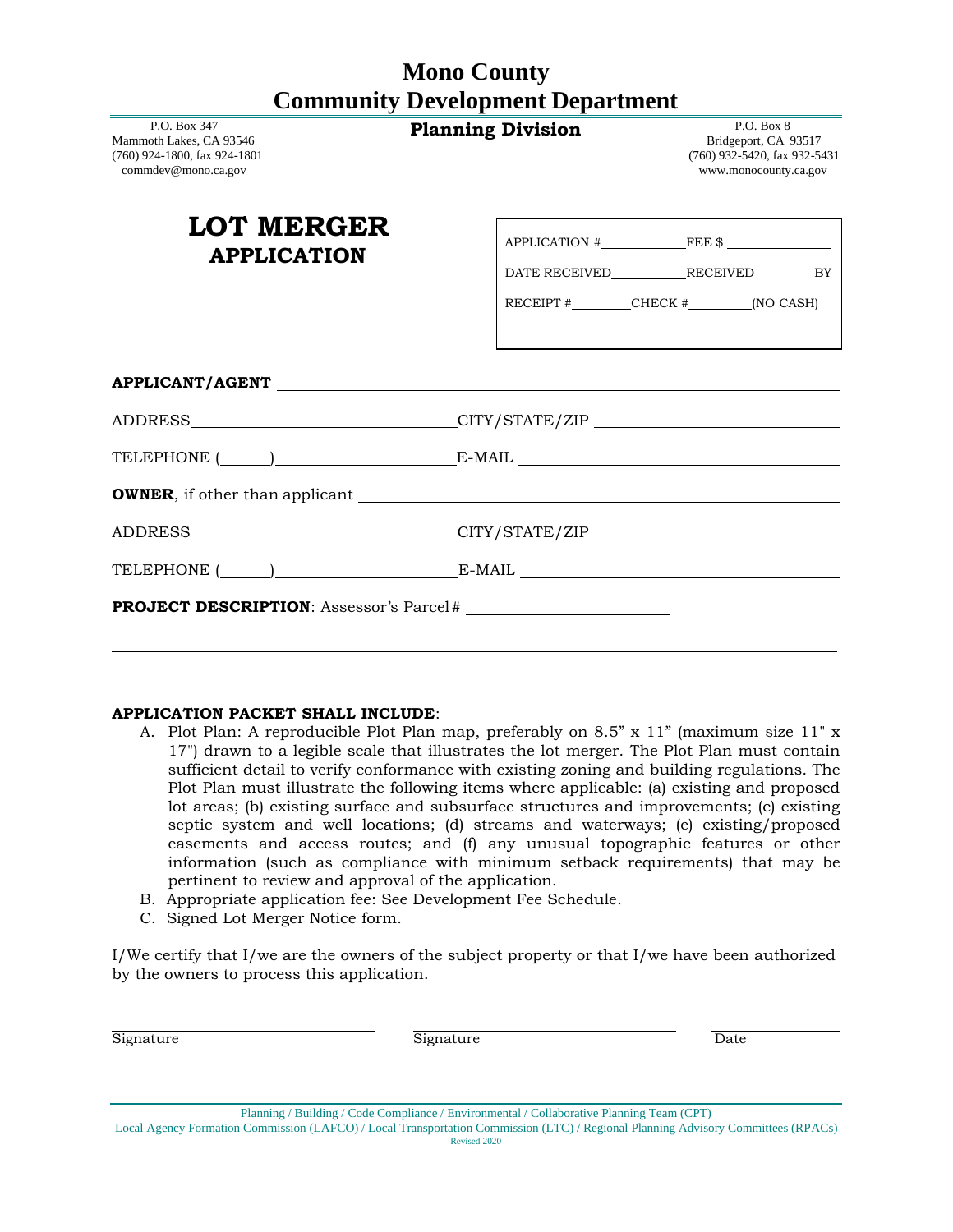#### **RECORDING REQUESTED BY**

Community Development Department

### **AND WHEN RECORDED MAIL TO:**

Mono County Planning Division P.O. Box 8 Bridgeport CA 93517

*SPACE ABOVE THIS LINE FOR RECORDER'S USE ONLY*

## LOT MERGER NOTICE **FOR REAL PROPERTY IN MONO COUNTY**

**PARCELS TO BE MERGED**: Assessor's Parcel Numbers and/or deed reference.

**SIGNATURE OF RECORD TITLE OWNERS**: This document will be recorded. All record title owners must sign below, and their signatures must appear as reflected on the recorded deeds. *All signatures must be notarized.*

I/we hereby attest by my/our signature(s) hereon that I/we am/are all the record title owner/owners of the above-referenced real property. I/we also affirm that said property consists of two or more continuous lots under our common ownership and that I/we understand that recordation of this Merger Notice shall cause the subject parcels to be merged into one parcel and that further actions to sell, lease or finance portions of said parcel shall be subject to applicable provisions of the county subdivision regulations.

I/we hereby attest by our signature(s) hereon that I/we have initiated this merger and are requesting that the County record this Merger Notice; therefore, I/we do not wish to have a protest hearing to present evidence as to why this Merger Notice should not be recorded; and by our signature hereon I/we understand and expressly waive any and all rights to such a hearing.

| Name | Notarized signature | Date |
|------|---------------------|------|
| Name | Notarized signature | Date |
| Name | Notarized signature | Date |

**COUNTY APPROVAL**: This Merger Notice has been reviewed and approved by the Mono County LDTAC.

ATTEST:

Signature Date

Treasurer / Tax Collector certifying pre-payment of property taxes for Lot Merger \_\_\_\_\_\_\_\_\_\_\_\_\_ MC

ATTEST

Signature **Date**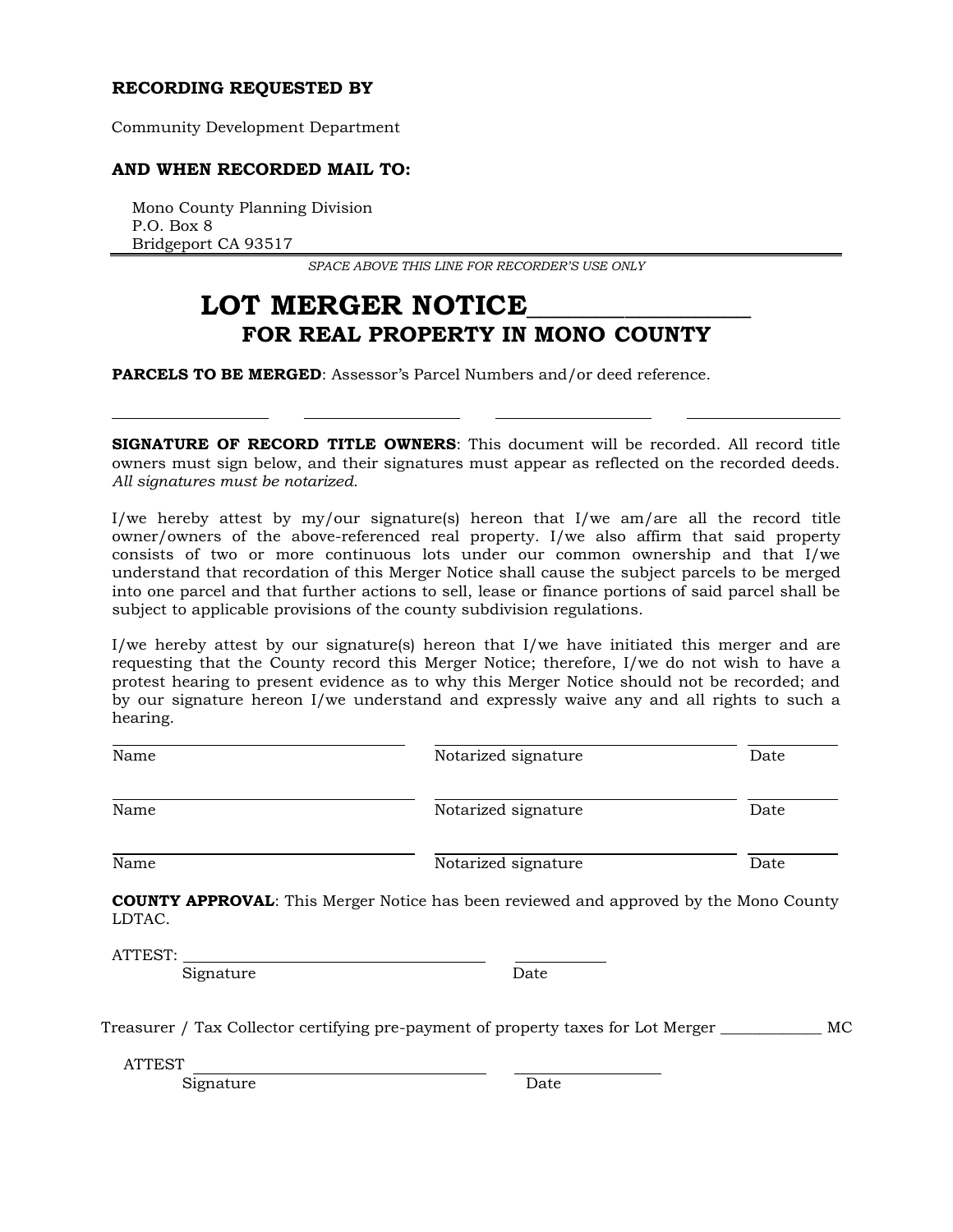P.O. Box 347 Mammoth Lakes, CA 93546 (760) 924-1800, fax 924-1801 [commdev@mono.ca.gov](mailto:commdev@mono.ca.gov)

**Planning Division** P.O. Box 8

Bridgeport, CA 93517 (760) 932-5420, fax 932-5431 [www.monocounty.ca.gov](http://www.monocounty.ca.gov/)

# **PLOT PLAN INFORMATION**

A plot plan, sometimes referred to as a site plan, is an accurate drawing or map of your property that shows its size and configuration and the size and precise location of most manmade features on the property such as buildings, parking areas and driveways. Plot plans show what currently exists on your property as well as changes that will occur either to the land or to man-made features as a result of the physical changes you wish to make to the property.

Plot plans are required for most applications you will make to the county in order to change how your property is used or in order to construct something on your property. For example, plot plans are required when you apply for:

- $\Box$  A Building Permit to construct a new structure or an addition, alter the roofline, or  $\phi$ other exterior remodeling.
- □ A Variance to the Zoning Code requirements.

#### **PLOT PLAN REQUIREMENTS**:

- 1. Names, addresses and phone numbers of the record owner, applicant, and person preparing the plot plan.
- 2. North arrow, date of drawing, and scale (suggested scale is 1"=20' or 1"=30'). The direction of "north" should be shown to the top or right of the page.
- 3. Assessor's Parcel Number.
- 4. Location and name(s) of boundary street(s), surface waters, and recorded easements on the property (trails, roads, sewer, utility lines, etc.). The size and type of the easement should be noted, e.g., 10' utility line easement.
- 5. Dimensioned property lines or boundary lines of the project.
- 6. Location, size (outside dimensions), and use of all existing structures on the property. Indicate distance between structures and setbacks in relation to all property lines and surface waters. Show building appurtenances, including balconies, decks, stairs, rooflines, etc.
- 7. Location and size (outside dimensions) of all proposed structures, parking spaces, and driveways. Indicate distance between structures and setbacks in relation to all property lines and surface waters. Show building appurtenances, including balconies, decks, stairs, rooflines, etc.
- 8. Indicate with contour lines and flowline arrows any unusual site features, such as hilly terrain or drainages that might affect the building site, parking area, or access. All offsite features that could influence building locations should be indicated. All lakes, streams, creeks, or other surface waters within 50 feet of the property must be shown. Utility lines of 115 kV or greater within 35 feet of the property must be shown. Contour lines are required if your property is in a flood zone.
- 9. New development in the Wheeler Crest area requires additional information for the Wheeler Crest Design Review District.

#### **Incomplete plot plans may delay the review of your application. If you have any questions about your plot plan, please contact the Planning Division.**